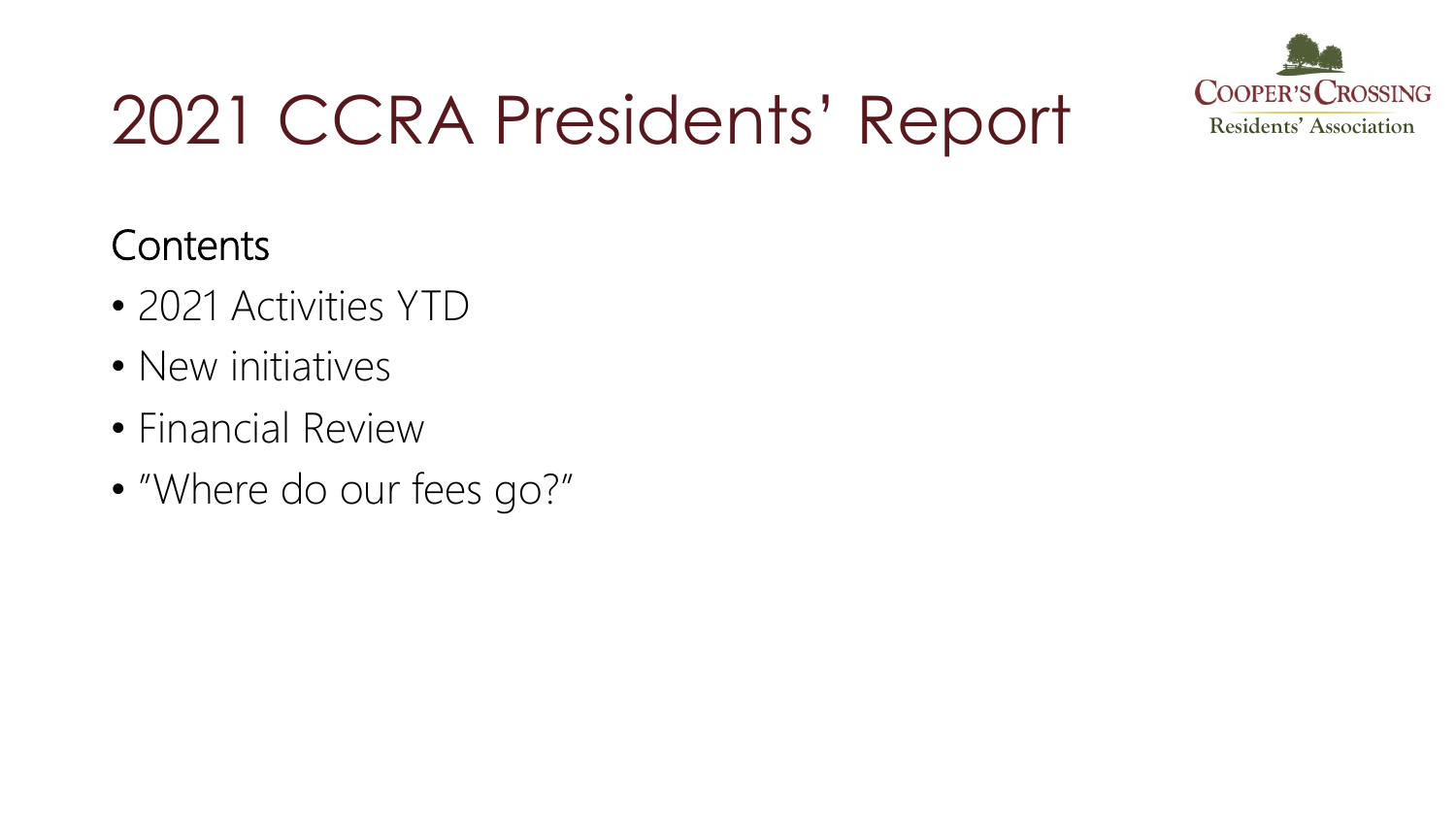# 2021 Activities YTD



- Annual resident survey (December 2020)
	- Low participation rate (missed publishing in the newsletter)
	- Will release 2021 survey in December and share the link in the newsletter
- Planters
	- Foothills Landscaping used for summer planters, engaged again for winter planters (Nov/Dec 2021)
- Community Day (garage sale, fireworks, food trucks)
	- Lower participation than normal for the garage sales
	- Lots of feedback on the fireworks, vast majority positive
	- Food trucks reported decent sales as well; next time aim for more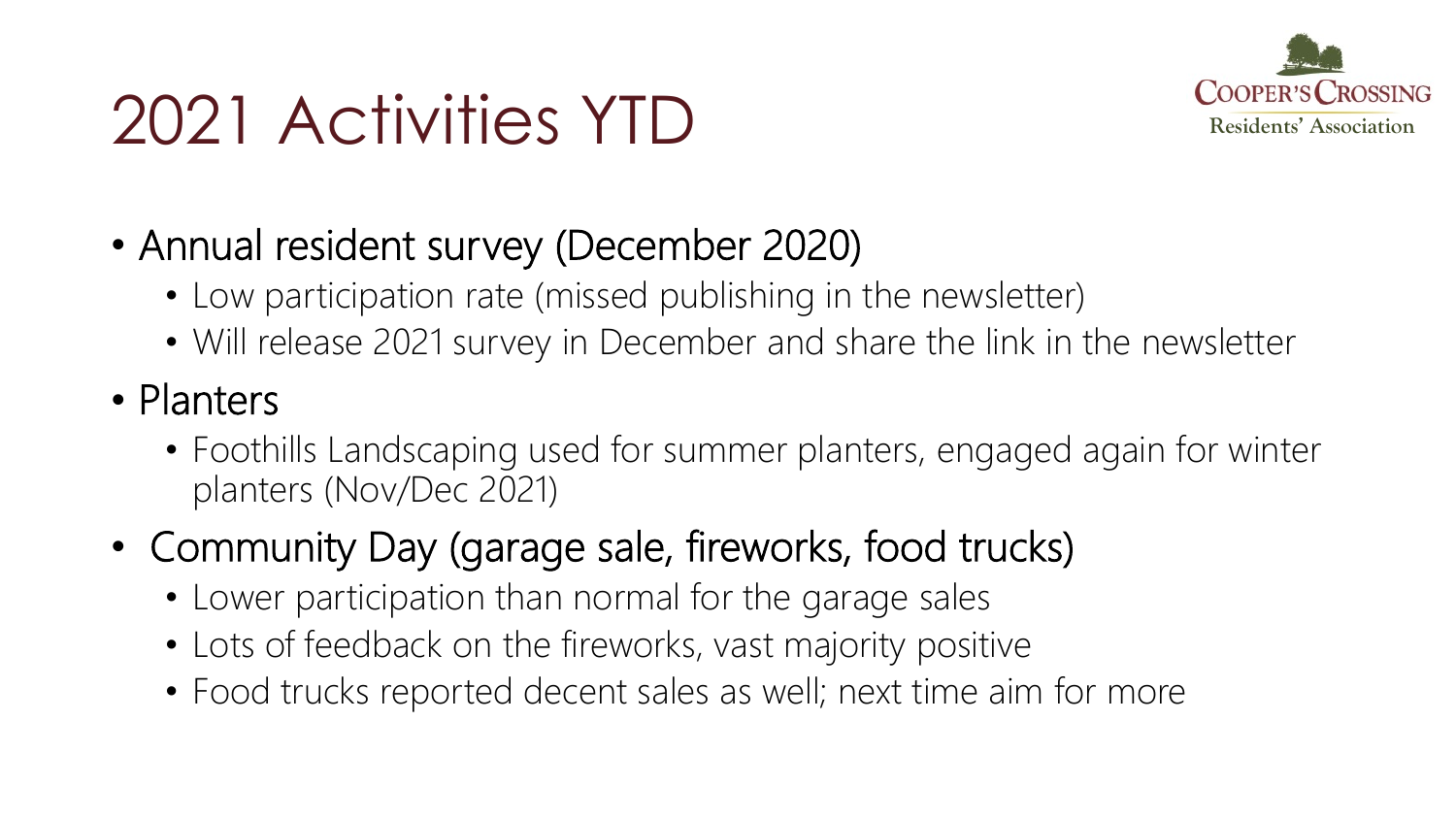

## 2021 Activities YTD

- By-law review & refresh
	- Current Articles of Association are old and somewhat confusing
	- Board has taken on a review & refresh of the by-laws to modernize them and make sure they are relevant and reflective of our community and HOA
	- Have engaged a law firm to conduct the work to review new draft by-laws (not to re-write them) to ensure they stand up to legal scrutiny
	- Plan to adopt the new by-laws at a Special Meeting to coincide with our 2022 AGM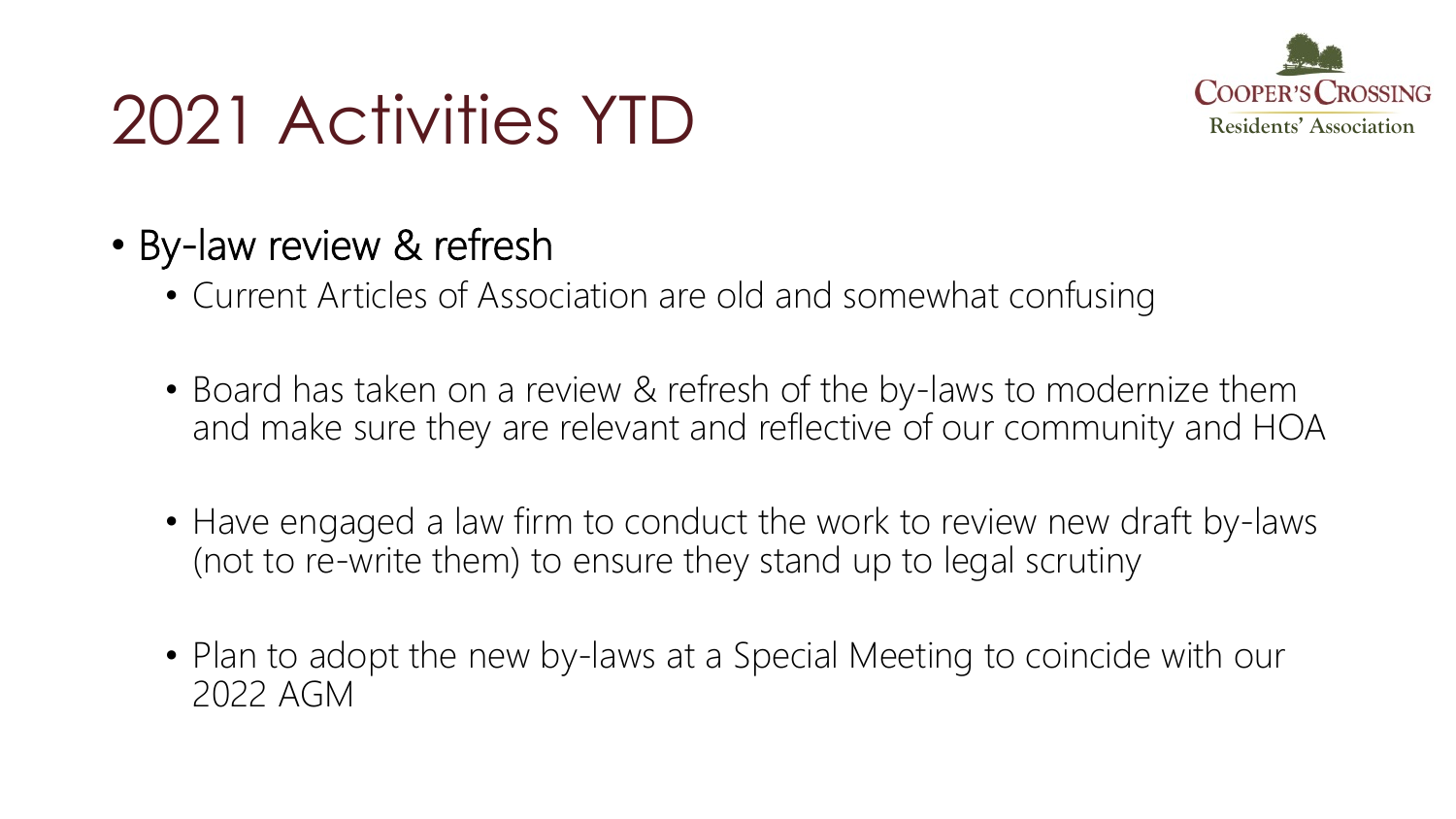### 2021 Activities YTD



- Newsletter refresh & advertiser engagement
	- Engaged a graphic designer to assist with preparation of the newsletter
	- Budgeted \$2,000 in advertising income while we reengaged advertisers who had worked with us in the past
	- Very positively, secured \$7,700 in advertising income with most advertisers committing to a full-year of ads (3 issues)
	- Call for content: please feel free to reach out to provide content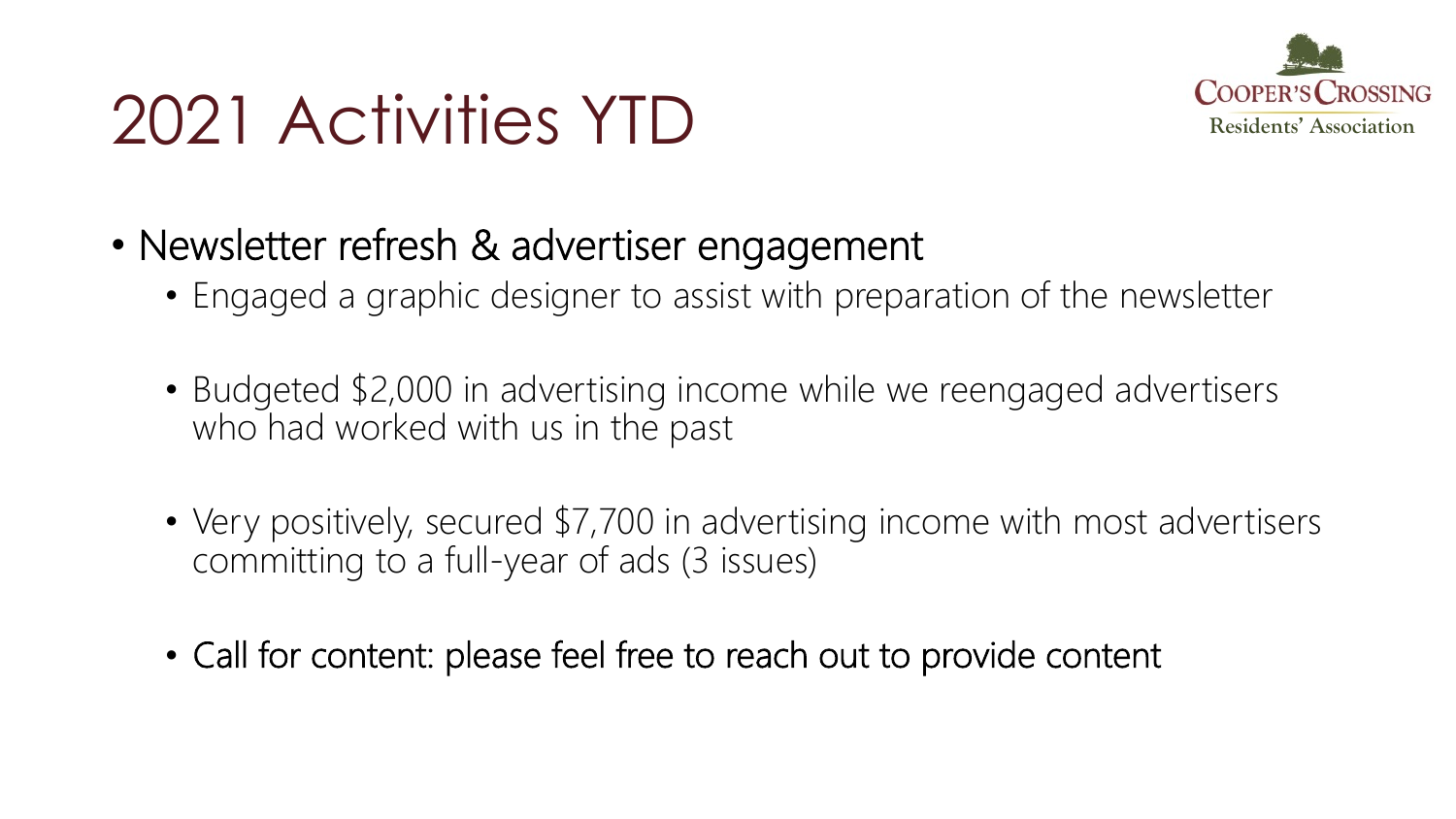

#### New Initiatives

- Community Hero Award
	- Norm M. the first recipient for efforts to maintain the central pond for skating during the winter
	- Awards of \$100 based on community nominations, up to 12 annually
- Halloween Competition
	- Launched 2021; prizing equal to "Deck Your Drive"
- Community Fund
	- Funding available for new community-led events/activities with some rules/requirements to acquire funding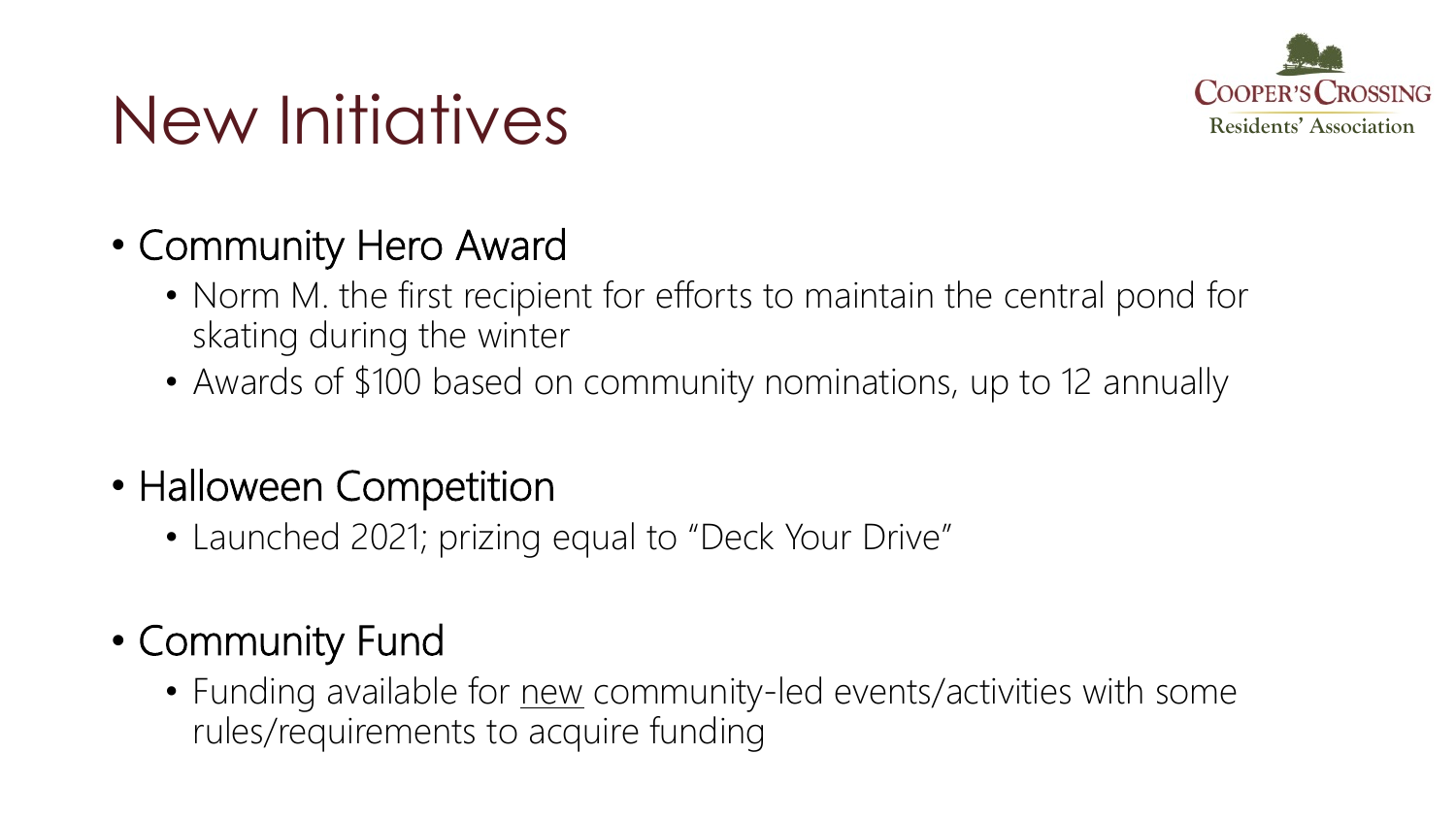

#### Financial Review

Current Balance Sheet & Financial Highlights

- Income (budgeted): \$81,567 (incl GST)
	- HOA Fees: \$75,492
	- Newsletter: \$2,000
	- Interest: \$300
- [As of August 31] Current Accounts Receivable for HOA fees: \$16,676
- Financial Reserves: \$72,9646
	- Cash reserve account: \$12,508
	- Reserve Investment 1: \$31,768 (matures November 2021)
	- Reserve Investment 2: \$28,690 (matures November 2021)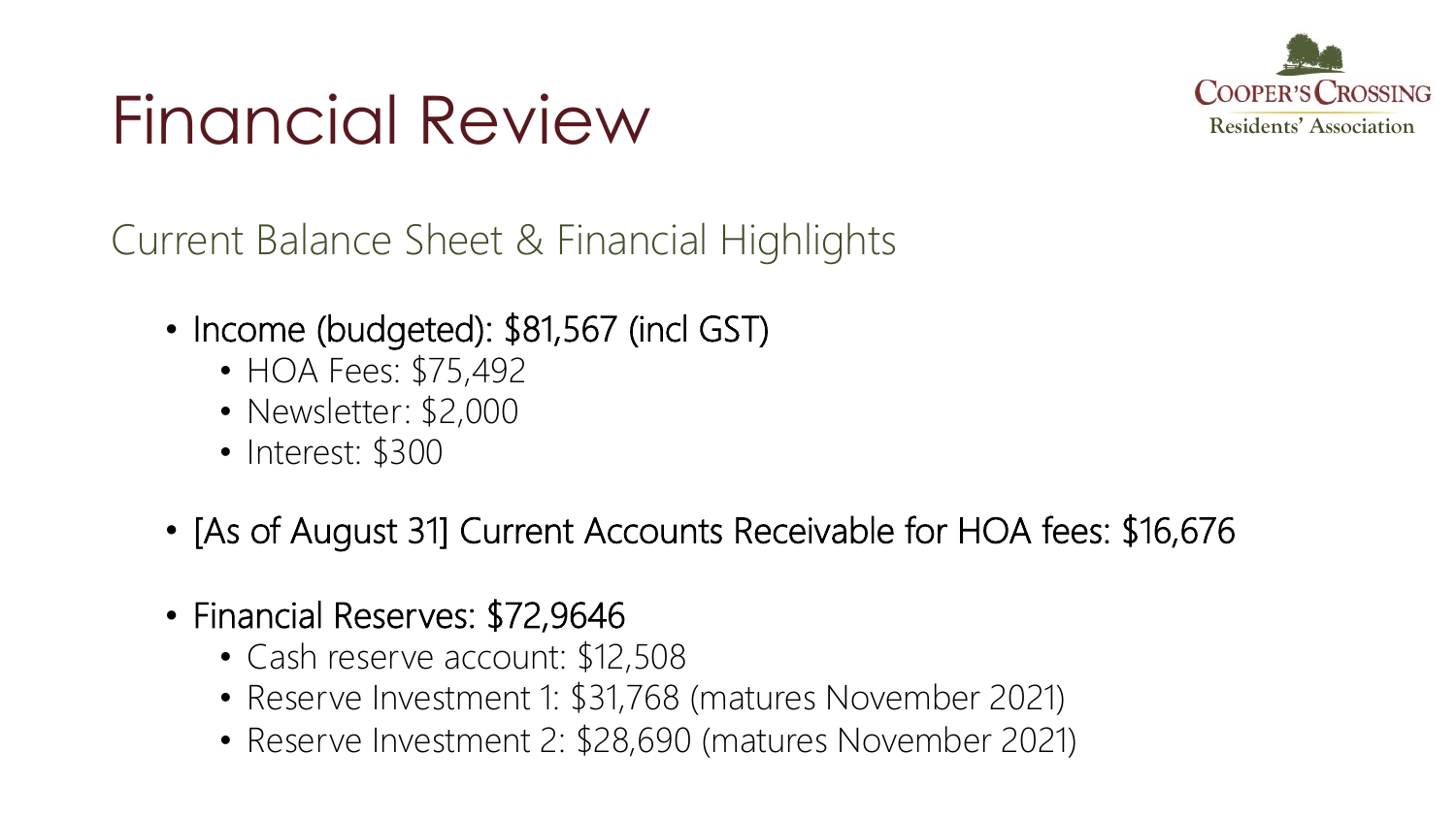

#### Financial Review

Changes & Updates

- Management Fees in 2022, residents will pay an additional \$1/house/year for participation in the Condo Café system through Astoria
	- This will enable electronic communications (vs mailing all AGM documentation & fee statements), email and/or text-based communications from Astoria and/or the Board of Directors
	- Intent is to significantly reduce the office expenses associated with printing and mailing to homeowners
	- Agreement to participate in Condo Café will be reviewed after 1 year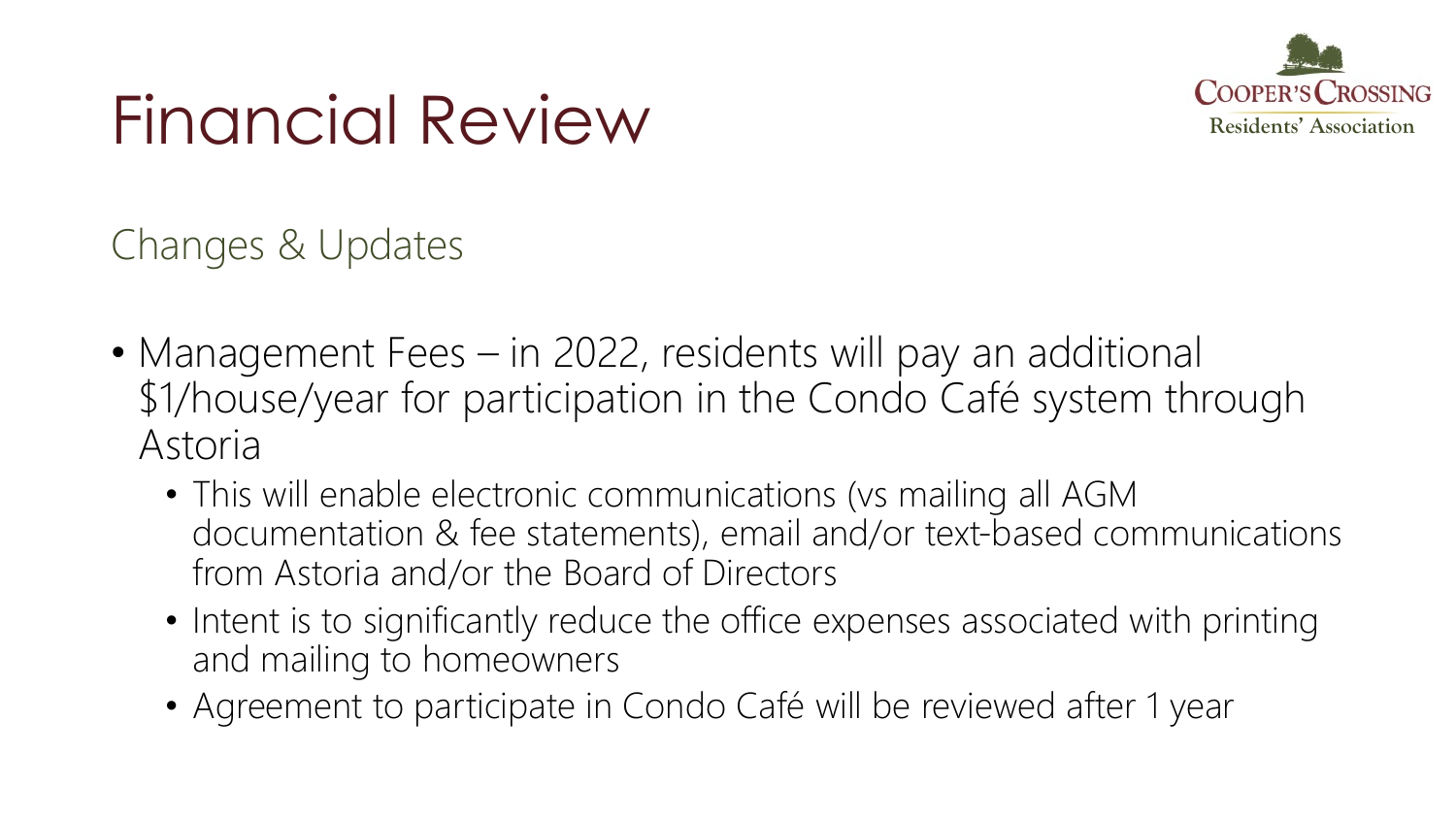

#### Financial Review

Changes & Updates

- Late Fees
	- In 2021 we introduced our Collection Policy to provide for predictable and repeatable collection of HOA fees via Astoria, and to allow residents to better understand when late fees would be applied to their accounts and in what amount. A fee of \$25 (first notice) and \$50 (second notice), as well as the ~\$120 demand letter & title search (third notice, Astoria-set amounts) was decided upon, with extended deadlines for the 2021 year given this was the first year.
	- As of August 31, \$11,477 in late fees have been collected. This will be redirected to fund additional landscaping and/or members programs in 2022.